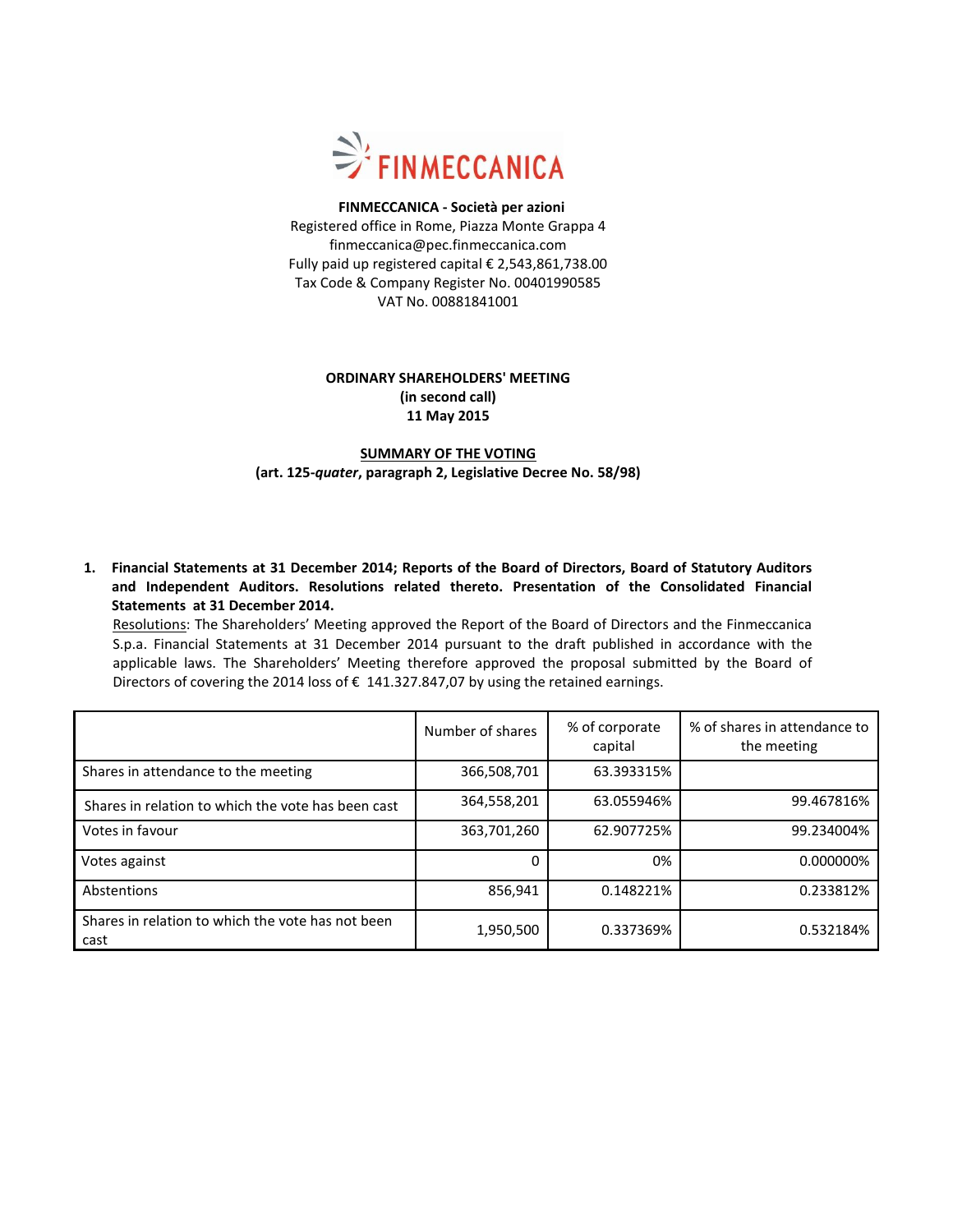

# **2. Appointment of the members of the Board of Statutory Auditors.**

Resolutions: The Meeting resolved to appoint the new Board of Statutory Auditors for the three-year period 2015-2017 as follows. Regular Statutory Auditors: Riccardo Raul BAUER, Niccolò ABRIANI, Francesco PERRINI, Luigi CORSI, Daniela SAVI; Alternate Statutory Auditors: Stefano FIORINI, Maria Teresa CUOMO.

|                                                           | Number of shares | % of corporate<br>capital | % of shares in attendance to<br>the meeting |
|-----------------------------------------------------------|------------------|---------------------------|---------------------------------------------|
| Shares in attendance to the meeting                       | 366,362,123      | 63.367962%                |                                             |
| Shares in relation to which the vote has been cast        | 366,362,123      | 63.367962%                | 100%                                        |
| Votes in Favour of List No. 1 (*)                         | 169,851,006      | 29.378343%                | 46.361508%                                  |
| Votes in Favour of List No. 2 (**)                        | 192,558,143      | 33.305891%                | 52.559512%                                  |
| <b>Votes Against</b>                                      | 2,363,900        | 0.408873%                 | 0.645236%                                   |
| Abstentions                                               | 1,589,074        | 0.274855%                 | 0.433744%                                   |
| Shares in relation to which the vote has not been<br>cast | 0                | 0.000000%                 | 0.000000%                                   |

(\*) List submitted by a Group of Investment Management Companies and Institutional Investors

(\*\*) List submitted by the Ministry of Economy and Finance

### **3. Appointment of the Chairman of the Statutory Auditors.**

Resolutions: The Meeting resolved to appoint Riccardo Raul BAUER as Chairman of the Board of Statutory Auditors.

|                                                           | Number of shares | % of corporate<br>capital | % of shares in attendance to<br>the meeting |
|-----------------------------------------------------------|------------------|---------------------------|---------------------------------------------|
| Shares in attendance to the meeting                       | 191,735,819      | 33.163658%                |                                             |
| Votes in Favour of Riccardo Raul BAUER                    | 191,058,724      | 33.046544%                | 99.646860%                                  |
| Votes in Favour of Niccolò ABRIANI                        | 3,115            | 0.000539%                 | 0.001625%                                   |
| Votes against (*)                                         | 431,966          | 0.074715%                 | 0.225292%                                   |
| Abstentions                                               | 242,014          | 0.041860%                 | 0.126223%                                   |
| Shares in relation to which the vote has not been<br>cast | 0                | 0.000000%                 | 0.000000%                                   |

(\*) considered as an expression of abstention from voting for both candidates since such appointment is mandatory under specific legal provisions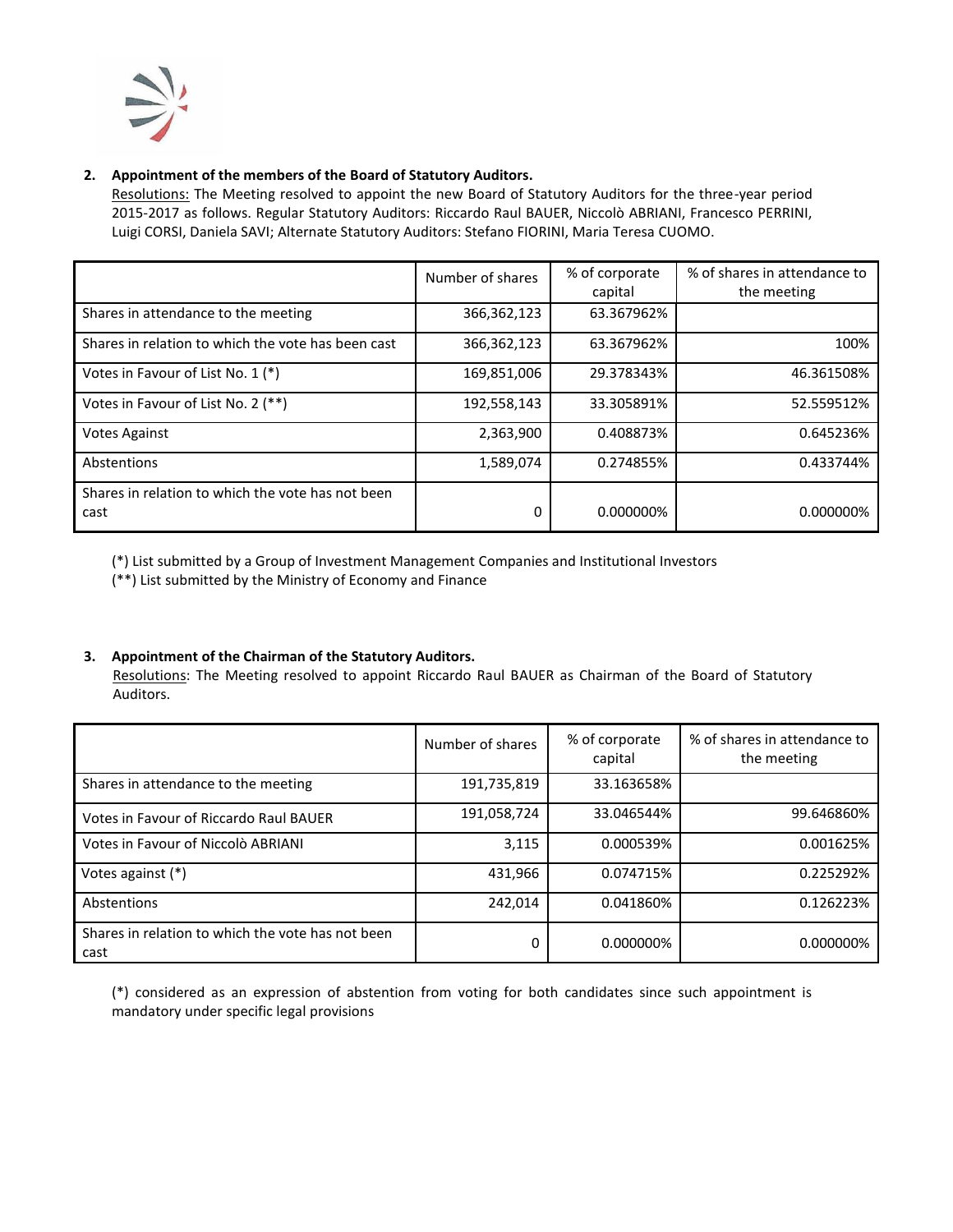

## **4. Determination of the remuneration of the Board of Statutory Auditors.**

Resolutions: The Shareholders' Meeting, upon proposal submitted by the Shareholder Ministry of Economy and Finance, set the remuneration of the Statutory Auditors as follows: € 78,000 before-tax per year to the Chairman and € 52,000 before-tax per year to each of the other Statutory Auditors.

|                                                           | Number of shares | % of corporate<br>capital | % of shares in attendance to<br>the meeting |
|-----------------------------------------------------------|------------------|---------------------------|---------------------------------------------|
| Shares in attendance to the meeting                       | 366,361,364      | 63.367831%                |                                             |
| Shares in relation to which the vote has been cast        | 363,393,364      | 62.854470%                | 99.189871%                                  |
| Votes in favour                                           | 335,778,189      | 58.078000%                | 91.652183%                                  |
| Votes against                                             | 10,933,928       | 1.891191%                 | 2.984465%                                   |
| Abstentions                                               | 16,681,247       | 2.885278%                 | 4.553222%                                   |
| Shares in relation to which the vote has not been<br>cast | 2,968,000        | 0.513361%                 | 0.810129%                                   |

**5. Long-Term Incentive Plan and Coinvestment Plan for the management of Finmeccanica Group; authorisation to purchase and dispose of own shares to be put at the service of the Plans. Resolutions related thereto.** Resolutions: The Shareholders' Meeting**,** approved the Long-Term Incentive Plan and the Coinvestment Plan for the management of the Finmeccanica Group, in accordance with the timetable and the conditions discussed in the Disclosure Documents prepared by the Company pursuant to Article 114-bis of Legislative Decree 58/98 and Article 84-bis of the Consob Regulation 11971/99 and authorized, pursuant to and for the purposes of Article 2357 of the Italian Civil Code, the purchase a maximum of 5,800,000 ordinary shares of Finmeccanica - Società per azioni.

|                                                           | Number of shares | % of corporate<br>capital | % of shares in attendance to<br>the meeting |
|-----------------------------------------------------------|------------------|---------------------------|---------------------------------------------|
| Shares in attendance to the meeting                       | 366,361,364      | 63.367831%                |                                             |
| Shares in relation to which the vote has been cast        | 363,393,364      | 62.854470%                | 99.189871%                                  |
| Votes in favour                                           | 357,735,051      | 61.875777%                | 97.645409%                                  |
| Votes against                                             | 3,701,382        | 0.640211%                 | 1.010309%                                   |
| Abstentions                                               | 1,956,931        | 0.338481%                 | 0.534153%                                   |
| Shares in relation to which the vote has not been<br>cast | 2,968,000        | 0.513361%                 | 0.810129%                                   |